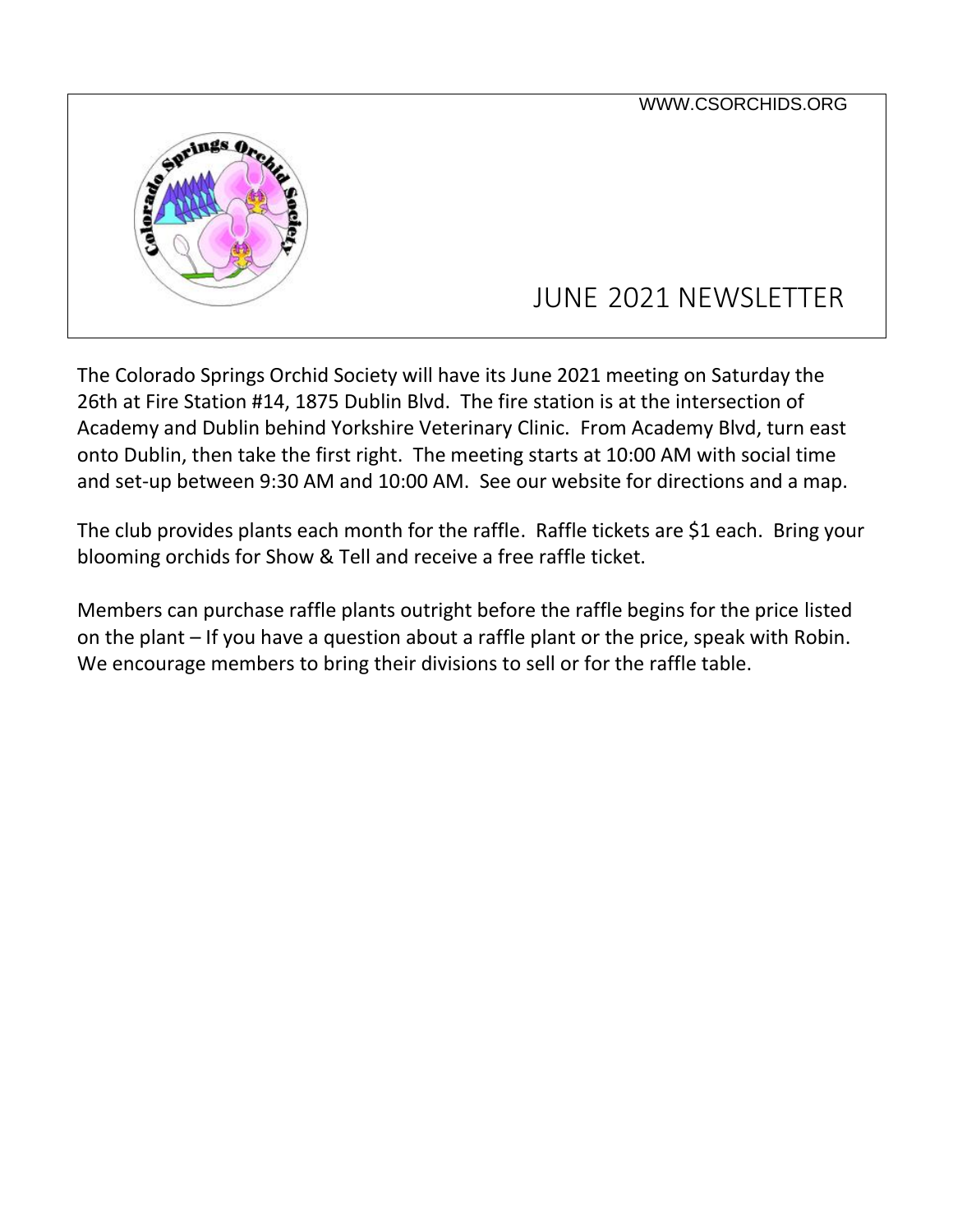## **Other Announcements:**

Denver Orchid Society (DOS) Sale – The DOS will hold a sale on Saturday, June 26<sup>th</sup>, 2021, at Baker Park, 2200 W Wesley Avenue, Englewood, CO 80110 from 10:30 a.m. – 8 p.m. or until all the plants are sold. These are the plants they purchased for the March 2020 Sale and they have been cared for by DOS members for the last year. There are also plants donated by a former DOS member, Robert Wissolik. All are priced to sell so please come and invite your friends, family, workmates, and anyone you can think of who is interested in orchids. They will accept cash and credit cards for all purchases. Two lists of the available plants are attached to the email with this newsletter. All sales are first come, first serve. They are unfortunately not able to hold plants ahead of the sale for anyone.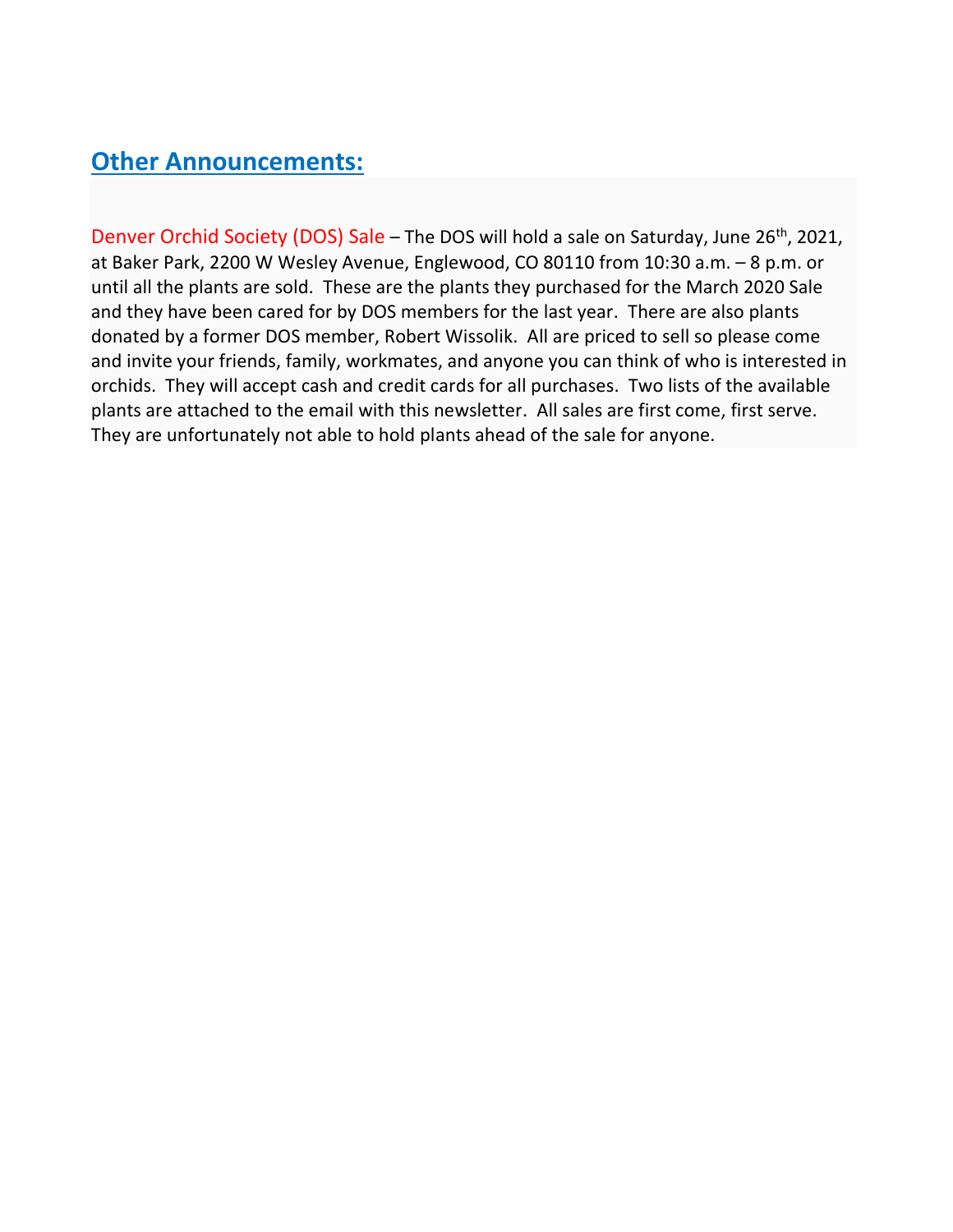## Hear Ye! Hear Ye! Hear Ye!

Greetings to All Colorado Springs Orchid Society members. We have been approved to resume meetings at Firehouse 14. It;s going to be wonderful as we get together and relate our successes and failures at orchid growing.

For Our attendance at the Firehouse, all attendees will be governed by one almost unbendable rule:

## MASKS REQUIRED!

It has been discussed and approved for a speaker during Show and Tell to remove their mask so they may speak out more clearly, keeping in mind social distancing. As expected, all firemen at that facility will have been vaccinated. However, it is known that vaccinated persons may contract the disease (generally only mild illness) but are also then able to transmit the virus to others. I'm guessing that a majority of our members have been vaccinated, hopefully to the extent of approaching that herd immunity. With this in mind I feel we are able to safely conduct our meetings, maybe with some semblance of social distancing included.

Another rule, but not really a new one. There will be  $NO$  refreshments. Apparently, an accumulation of dribbles and crumbs has necessitated the replacement of the carpet in some of the firehouse meeting rooms. So, we will all have to pay the price. In the past that rule has been a little lax by restricting organized meals but with light snacks and nibbles being permitted. No Longer. Sorry

Keep in mind the near perfect fit of this meeting room for our needs and the fact that we are permitted to meet there for free. Please mind these rules as our future may depend on it.

Has anyone bloomed their mystery plant yet?

Good Growing and Stay Well Roger Stone President, [Colorado Springs Orchid Society](http://csorchids.org/) Email: stonerog@gmail.com